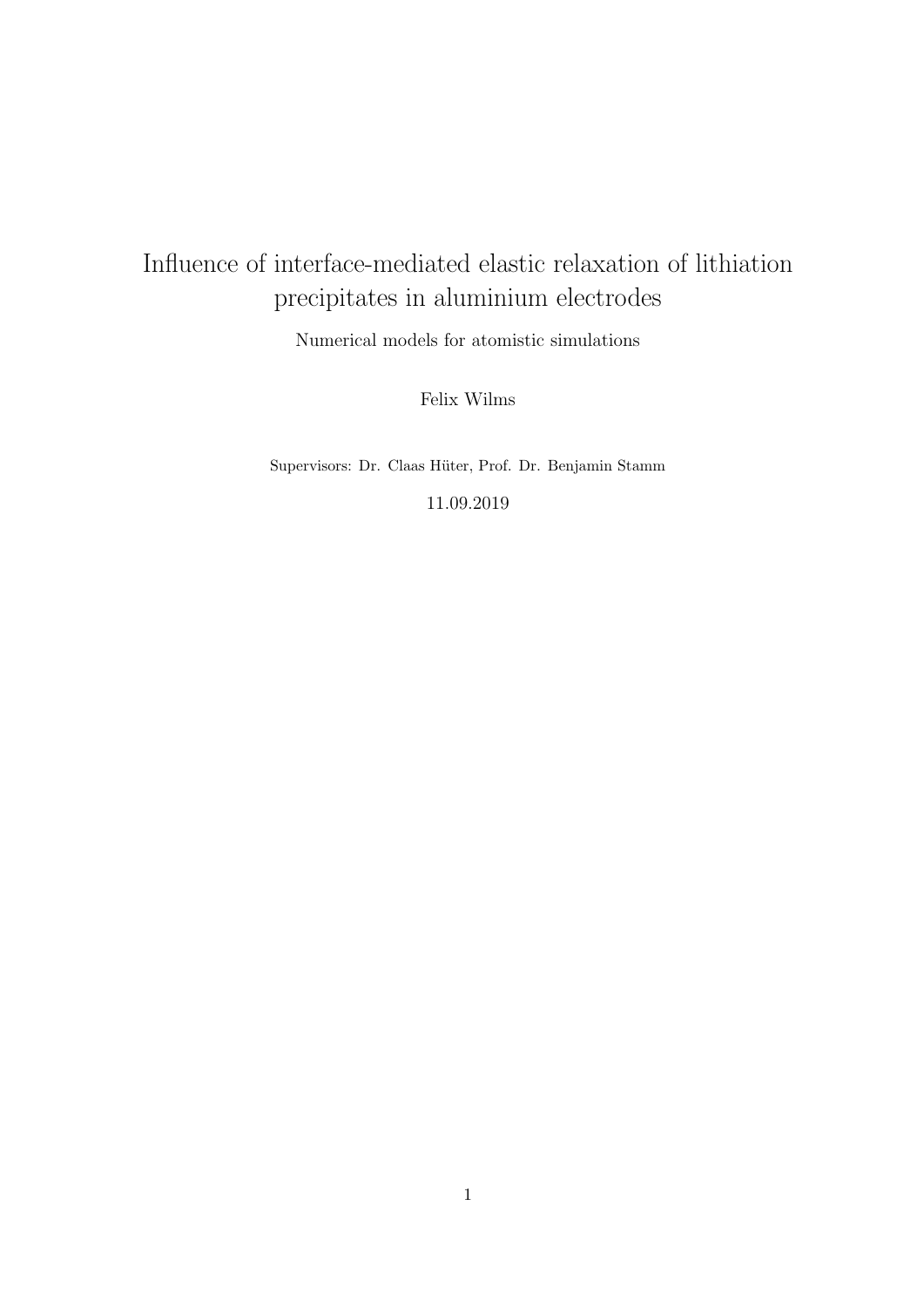### 1 Introduction

We consider the thermodynamic preferential lithiation of aliminium electrodes subject to formation stresses. A continuum model is described to account for the elastic contributions from a thermodynamic perspective of lithium precipitation during the charging half cycle. The influence of the elastic effects mainly depends on the relative elastic stiffness of electrolyte and electrode material and the presence of a stiff interfacial film. Specifically, we refer two experimental findings which show either interface-dominated precipitation or bulk lithiation in the Aluminium electrode. Our findings suggest that in spite of the kinetic nature of the charging process, thermodynamic aspects can explain a substantial part of the precipiation.

# 2 Analytical description

In this chapter we first derive the solubility limit of lithium into an aluminum anode in the low temperature regime. We do so by first deriving the phase coexistence between a phase with low concentration - which we will call phase  $a$  - and a highly lithiated phase - which we will call phase  $b$  - using a regular solution modell for both phases and taking into account elastic coherency effects inside an infinite host lattice of metal atoms.

The model is based on the Gibbs free energy, which is of the form [\[1\]](#page-12-0)

$$
\mathcal{G} = \mathcal{G}_a + \mathcal{G}_b + \mathcal{G}_{el}^{bulk},\tag{1}
$$

where the first two terms are given by the number of host atoms in phase  $a$  and  $b$ , respectively, and the Gibbs free energy density of the regular solution model for each phase, meaning that

$$
G_{a,b}(x_{a,b},T) = N_M^{a,b} g^{RS}(x_{a,b},T)
$$
  
where  

$$
g_{a,b}^{RS}(x_{a,b},T) = \alpha x_{a,b}(1 - x_{a,b}) + kT [x_{a,b} \ln(x_{a,b}) + (1 - x_{a,b}) \ln(1 - x_{a,b})]
$$
 (2)

It depends on the temperature T and on the dimensionless, interstitial concentrations  $x_a$  and  $x_b$ , which are defined as the ratio between the number of lithium atoms and host particles in phase a and b respectively, meaning that they are defined as

$$
x_a := \frac{N_{Li}^a}{N_M^a}; \qquad x_b := \frac{N_{Li}^b}{N_M^b} = \frac{N_{Li} - N_{Li}^a}{N_M - N_M^a},\tag{3}
$$

where  $N_M$  and  $N_{Li}$  are the total number of host and lithium particles, respectively. The factor  $\alpha$  is the interaction parameter specific to the system and is calculated via Ab Initio calculations.

According to [\[1\]](#page-12-0), the contribution to the Gibbs free energy by bulk coherent elastic stresses is given by

$$
\mathcal{G}_{el}^{bulk} = \frac{\Omega_0}{N_0} V \frac{E \chi^2}{1 - \nu} v (1 - v) (x_b - x_a)^2.
$$
 (4)

Here, V denotes the volume of the system,  $\Omega_0$  and  $N_0$  the volume and number of host atoms inside a unit cell, respectively,  $E$ ,  $\chi$  and  $\nu$  the Young's modulus, Vegard coefficient and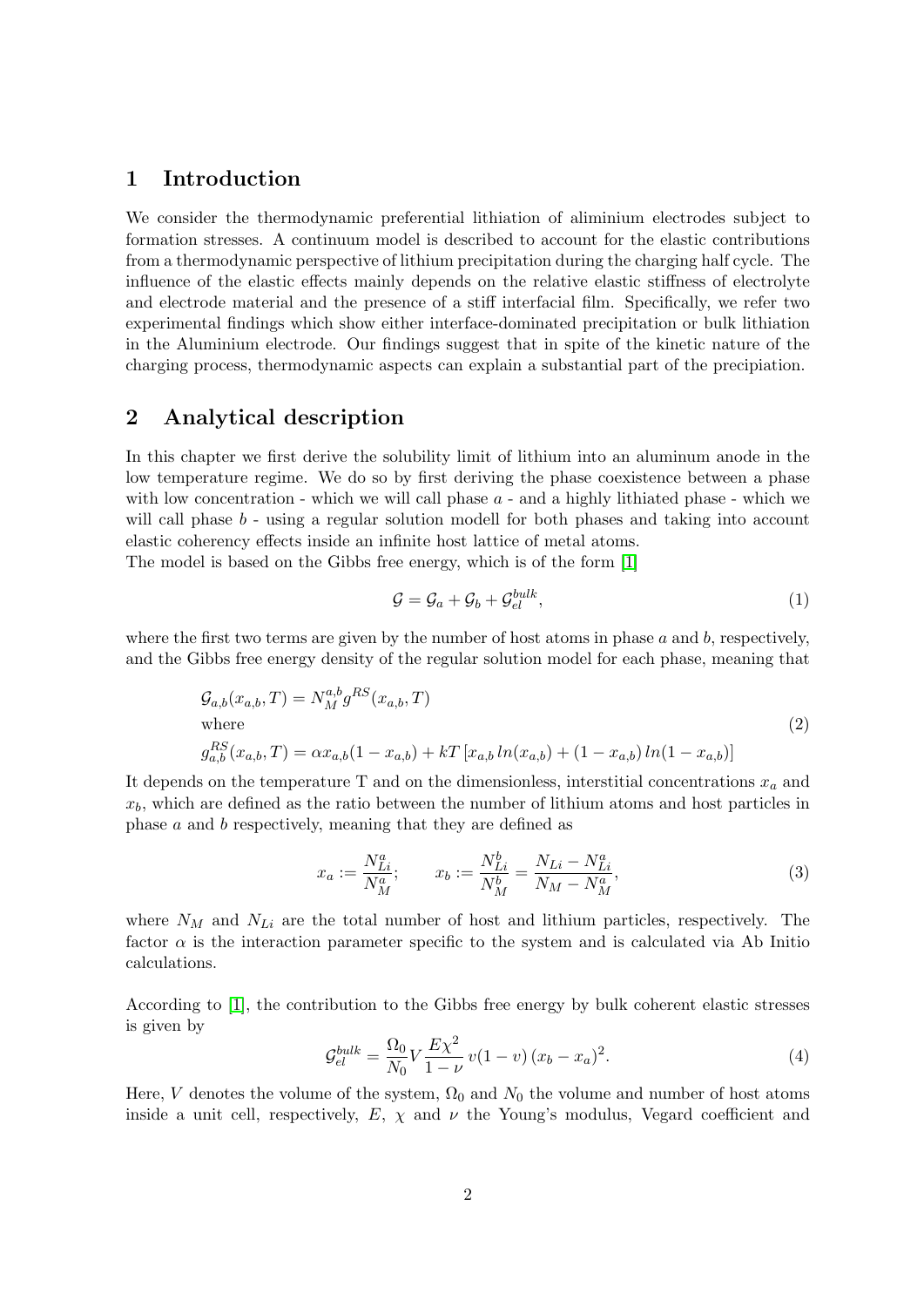Poinnson ratio and  $v$  is the volume fraction of the highly lithiated phase with respect to the entire system, which is given by

<span id="page-2-0"></span>
$$
v := \frac{N_M^b}{N_M} = \frac{N_M - N_M^a}{N_M}.\tag{5}
$$

If temperature, pressure and the total number of lithium and host particles are fixed, thermodynamic equilibrium is achieved by minimizing  $G$  with respect to  $N_{Li}^a$  and  $N_M^a$ :

$$
\left(\frac{\partial \mathcal{G}}{\partial N_{Li}^a}\right)_{N_M, N_{Li}, N_M^a, T} \stackrel{!}{=} 0
$$
\n
$$
\Rightarrow \left[\frac{\partial g_a}{\partial x_a} + 2\frac{E\chi^2}{1 - \nu} \frac{\Omega_0}{N_0} x_a\right] - \left[\frac{\partial g_b}{\partial x_b} + 2\frac{E\chi^2}{1 - \nu} \frac{\Omega_0}{N_0} x_b\right] \stackrel{!}{=} 0
$$
\n
$$
\left(\frac{\partial \mathcal{G}}{\partial N_M^a}\right)_{N_M, N_{Li}, N_{Li}^a, T} \stackrel{!}{=} 0
$$
\n
$$
\Rightarrow g_a - x_a \frac{\partial g_a}{\partial x_a} - \frac{E\chi^2}{1 - \nu} \frac{\Omega_0}{N_0} x_a^2 - \left(g_b - x_b \frac{\partial g_b}{\partial x_b} - \frac{E\chi^2}{1 - \nu} \frac{\Omega_0}{N_0} x_b^2\right) \stackrel{!}{=} 0
$$
\n
$$
(7)
$$

<span id="page-2-1"></span>By defining the auxilliary potentials

$$
\overline{g}_{a,b}(x_{a,b},T) := g_{a,b}(x_{a,b},T) + \frac{E\chi^2}{1-\nu} \frac{\Omega_0}{N_0} x_{a,b}^2,
$$
\n(8)

we can see that [\(6\)](#page-2-0) and [\(7\)](#page-2-1) are equivalent to

<span id="page-2-2"></span>
$$
\overline{\mu}_a \stackrel{!}{=} \overline{\mu}_b
$$
\n
$$
\overline{\omega}_a \stackrel{!}{=} \overline{\omega}_b,
$$
\n(9)

where

$$
\overline{\mu}_{a,b}(x_{a,b},T) := \frac{\partial \overline{g}_{a,b}(x_{a,b},T)}{\partial x_{a,b}}
$$
\nand\n
$$
(\overline{f}) \quad = \quad (-T) \quad = \quad (-T)
$$
\n(10)

$$
\overline{\omega}_{a,b}(x_{a,b},T) := \overline{g}_{x_{a,b},T} - x_{a,b}\overline{\mu}_{a,b}(x_{a,b},T)
$$

are the chemical and grand canonical potential of the auxilliary potentials of phase  $a$  and  $b$ , respectively.

Before proceeding further, we will split the the modified energy densities into a regular and a secular part

$$
\overline{g}_{a,b}(x_{a,b},T) = \overline{g}_{a,b}^{0}(x_{a,b}) + g_{a,b}^{c}(x_{a,b},T),
$$
\n(11)

where

$$
g_{a,b}^c(x_{a,b},T) = kT[x_{a,b}\ln(x_{a,b}) + (1-x_{a,b})\ln(1-x_{a,b})]
$$

is nothing but the entropic contribution to the regular solution model. We call this term secular in the sense that in the limit  $x_{a,b} \to 0$  or  $x_{a,b} \to 1$ ,  $g_{a,b}^c \to 0$ , but  $\frac{\partial g_{a,b}^c}{\partial x_{a,b}}$  will diverge. On the other hand, both the regular part and its derivative will stay finite for all values of  $x_{a,b}$ .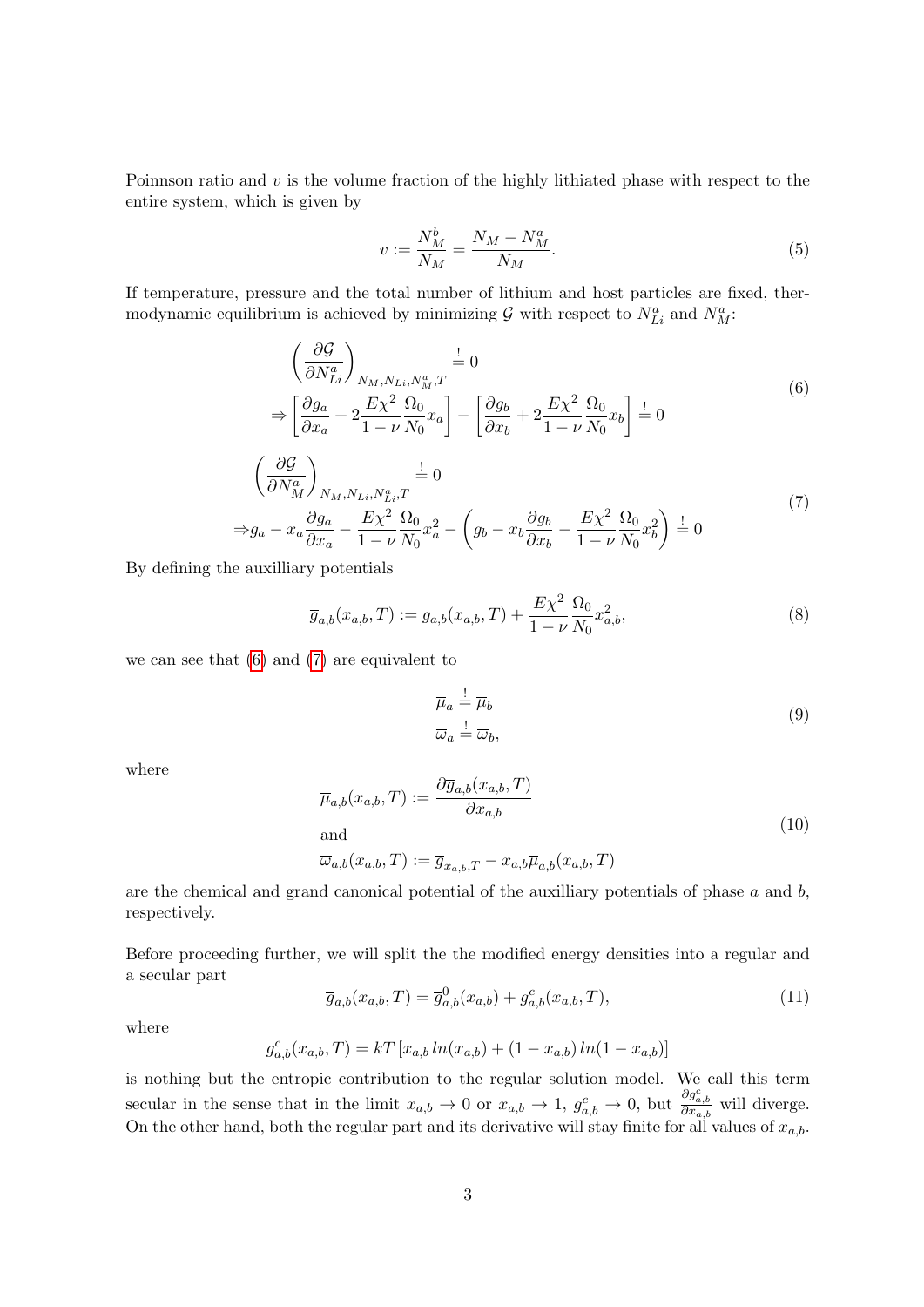Since the equilibrium conditions [\(6\)](#page-2-0) and [\(7\)](#page-2-1) can be interpreted as the equilibrium condi-tions for a double tangent construction [\(9\)](#page-2-2) of the auxiliary energy densities  $\bar{g}_a$  and  $\bar{g}_b$ , we can use exactly this procedure to describe the Gibbs free energy density of the heterogeneous system  $\overline{g}_{het}$  at equilibrium.

Applying the common tangent construction to the modified energy density of phases a and b, using the lever rule, gives us

$$
\overline{g}_{het}(x,T) = (1-v)\overline{g}_a(x_a,T) + v\overline{g}_b(x_b,T),\tag{12}
$$

<span id="page-3-0"></span>where

$$
x = (1 - v)x_a + vx_b \tag{13}
$$

and  $v$  again is the volume fraction of the highly lithiated phase  $b$  with respect to the volume of the system.

We consider our system to have zero solubility in phase a for  $T \to 0$ , i.e.  $x_a \to 0$ . In the same limit, the concentration of the highly lithiated phase  $b$  has to go to 1 then. Therefore, using the lever rule  $(13)$ , we know that the volume fraction of phase b is approximately given by

$$
v \approx x \tag{14}
$$

in the limit  $T \to 0$ .

Before we proceed, we will split the auxilliary Gibbs energy densities of phases  $a$  and  $b$ into a regular and a

By definition of the Maxwell construction, the chenical potential of the heterogenous system needs to be equal to the chemical potentials at the solubility limits. This means that given the two solubility limits  $x_a^*(T)$  and  $x_b^*(T)$ , for which phase coexistence is only possible if  $x^*_{a}(T) \leq x \leq x^*_{b}(T)$ , it is true that

<span id="page-3-1"></span>
$$
\frac{\partial \overline{g}_{het}(x,T)}{\partial x} = \left(\frac{\partial \overline{g}_a(x_a,T)}{\partial x_a}\right)_{x_a=x_a^*} = \left(\frac{\partial \overline{g}_b(x_b,T)}{\partial x_b}\right)_{x_b=x_b^*}
$$
(15)

This relation even has to hold true if  $x = x_a^*$  and  $x = x_b^*$ . As was mentioned before, in the limit  $T \to 0$  we have  $x_a^* \to 0$  and  $x_b^* \to 1$ .

Since  $x_a$  and  $x_b$  are held fixed when taking the derivative of  $\overline{g}_{het}$  with respect to x, the only dependence appears to the volumentric fraction v. Therefore, applying the  $T \to 0$  limit to  $\frac{\partial \overline{g}_{het}}{\partial x}$  gives

$$
\left(\frac{\partial \overline{g}_{het}}{\partial x}\right)_{T,x_a,x_b} \approx \left[\overline{g}_b^0(1) - \overline{g}_a^0(0)\right]
$$
\n(16)

In the same limit we have

$$
\left(\frac{\partial \overline{g}_a}{\partial x_a}\right)_T \approx \overline{g}_a^{0'}(0) + kT ln(x_a)
$$
\n
$$
\left(\frac{\partial \overline{g}_b}{\partial x_b}\right)_T \approx \overline{g}_b^{0'}(1) - kT ln(1 - x_b),
$$
\n(17)

where we have neglected the part of  $\frac{\partial g_{a,b}^c}{\partial x_{a,b}}$  that does not diverge in the  $T \to 0$  limit. By considering the 'dillute limit'  $x \to 0$ , we can use  $\frac{\partial \overline{g}_{het}(x,T)}{\partial x} = \begin{pmatrix} \frac{\partial \overline{g}_a(x_a,T)}{\partial x_a} \end{pmatrix}$  $\frac{d_i(x_a,T)}{\partial x_a}$  $x_a = x_a^*$ from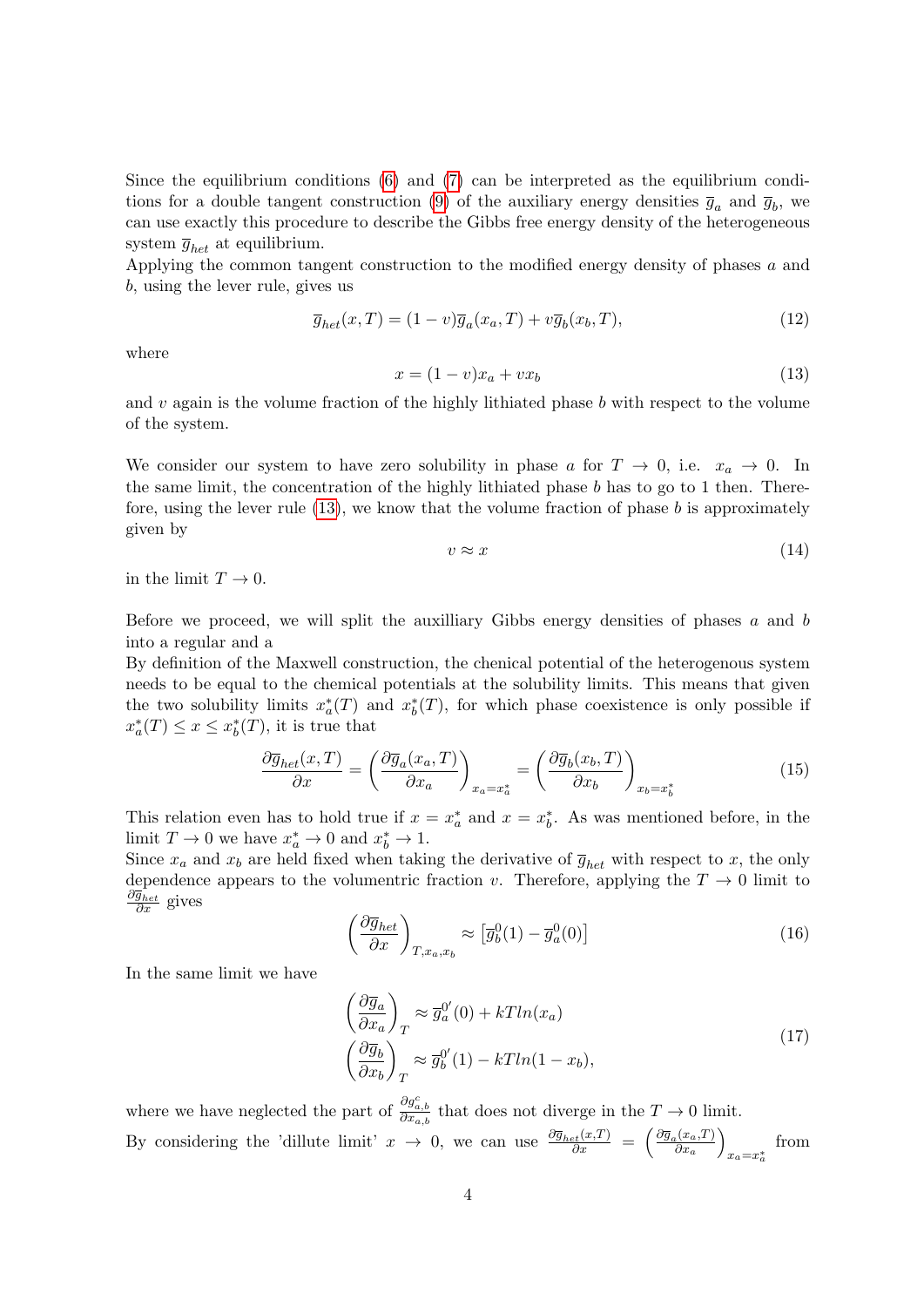equation [\(15\)](#page-3-1) to give the low-concentration solubility limit as

<span id="page-4-1"></span>
$$
x \approx \exp\left(-\frac{\Delta \mathcal{G} + \Delta \mathcal{G}_{el}^{bulk}}{kT}\right),\tag{18}
$$

where

$$
\Delta \mathcal{G} = g_a^{0'}(0) + g_a^{0}(0) - g_b^{0}(1) \tag{19}
$$

is the energetic contribution from the regular solution model and

$$
\Delta \mathcal{G}_{el}^{bulk} = -\frac{E\chi^2}{1-\nu} \frac{\Omega_0}{N_0} \tag{20}
$$

is the contribution coming form coherent elastic stresses.

As was shown in [\[2\]](#page-12-1) , in the situation where the inclusion is close to a surface, the elastic contribution to the Gibbs energy density changes according to

<span id="page-4-0"></span>
$$
g_{el}^{bulk} \to g_{el} = (1 - \gamma)g_{el}^{bulk},\tag{21}
$$

where  $\gamma = \frac{\mathcal{G}_{el}}{C^{bul}}$  $\frac{G_{el}}{G_{el}}$  – 1 depends on the specific structure of the inclusion, but apart from that is constant.

Therefore, one can apply [\(21\)](#page-4-0) to the solubility limit [\(18\)](#page-4-1) in order to approximate the solubility limit in the presence of a surface as

<span id="page-4-2"></span>
$$
x \approx \exp\left(-\frac{\Delta \mathcal{G} + (1 - \gamma)\Delta \mathcal{G}_{el}^{bulk}}{kT}\right) \tag{22}
$$

#### 2.1 Equilbirium at the Electrode-Electrolyte Interface

Besides the equilbirum of inclusion and electrode, we also need to consider the equilibrium of electrode and electrolyte. The relevant condition is the Nernst equilibrium, which now takes into account the modification of the Gibbs energy density due to the coherency stresses.

We begin by remembering that for a general chemical reaction

$$
\sum_i s_i M_i^{z_i} \to n e^-,
$$

where  $M_i$  are the chemical symbols,  $s_i$  stochiometric coefficients,  $z_i$  the charge numbers and n the number of transferred electrons, the system will be in equilibrium if the chemical potentials of both sides will be equal, that is if

$$
\sum_{i} s_i \mu_i = n \mu_e,\tag{23}
$$

where  $\mu_e$  is the Fermi energy of the electrons.

The main reaction at the electrode-electrolyte interface is given by

$$
Li - Li^{+} \rightarrow e^{-}, \tag{24}
$$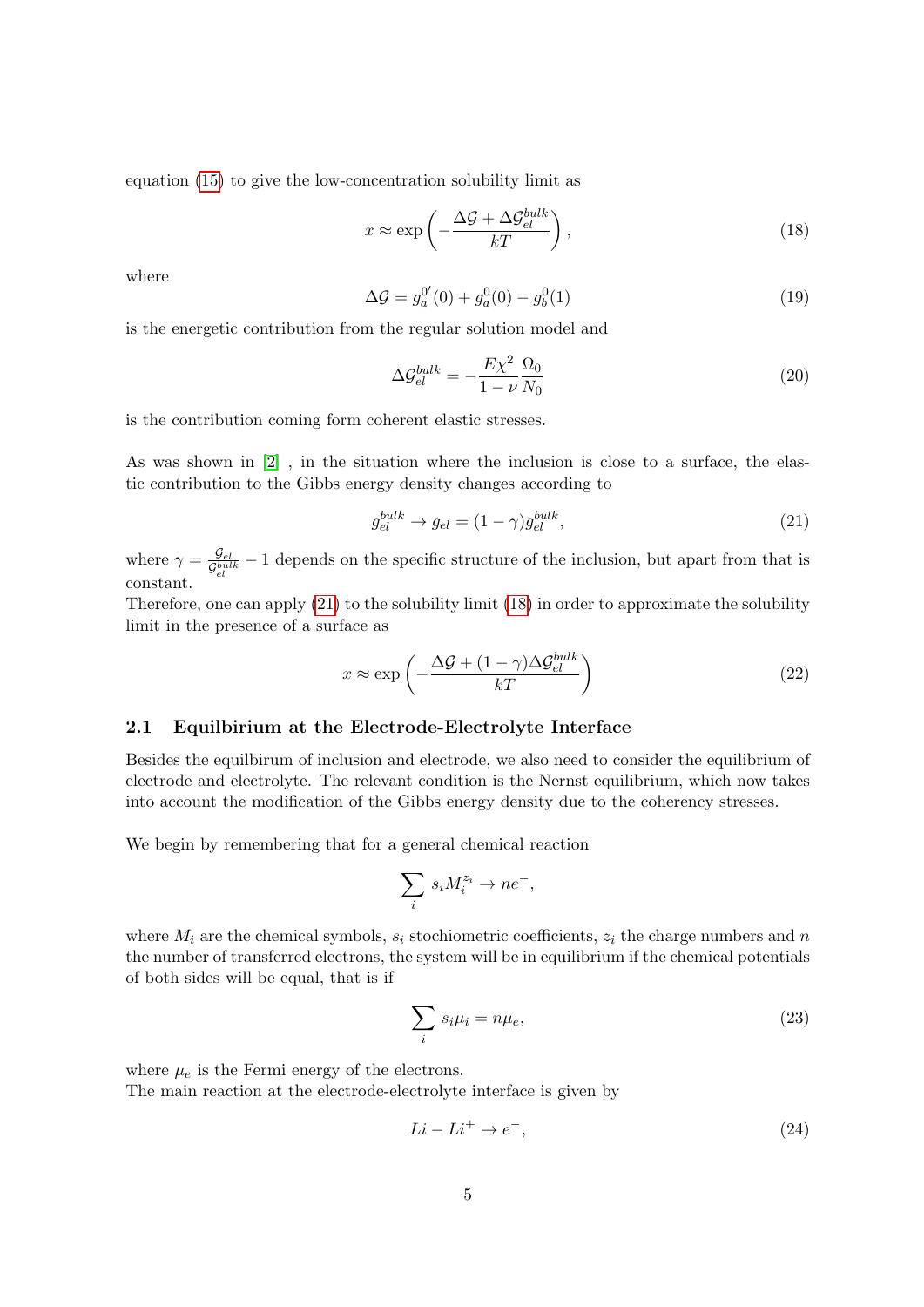which means that our system will be in equilibrium if

<span id="page-5-0"></span>
$$
\mu_{Li} - \mu_{Li^+} = \mu_e. \tag{25}
$$

As a next step we will have to set up a macroscopic model for the Gibbs free energy densities in order to compute the chemical potentials for each of the constituents of the reaction above.

The model we choose consists of four contributions  $g_i = g_i^0 + g_i^c + g_i^{el} + g_i^{\phi_i}$ , which will be explained in the following.

 $g_i^0$  describes the density of the mixing enthalpy, which is of the form

$$
g_i^0(x_i) = \alpha_i x_i (1 - x_i) \tag{26}
$$

for each constituent  $i$  in our simplified model.

Together with the the configurational entropy  $g_i^c$ , which is of the form

$$
g_i^c(x_i, T) = kT [x_i \ln(x_i) + (1 - x_i) \ln(1 - x_i)], \qquad (27)
$$

it forms what is known as a regular solution model.

 $g_i^{el}$  describes the elastic effects due to coherence stresses in the continuum limit. Therefore, it can be seen as the macroscopic analogon to the elastic contribution [\(21\)](#page-4-0). However, we will assume that it only plays a role in the behavior of the aotmic lithium inside the electrode. The reason for that is that the classical radius of the electron is at least five orders of magnitude smaller than the lattice constant of the host matrix and will therefore not give rise to any elastic deformations. Furthermore, we neglect  $g^e l$  for the ionic lithium inside the electrolyte, since we assume that it is homogenously dissolved and will therefore not form an inclusion. It was suggested by Cahn [\[3\]](#page-12-2), that in the case of linear, isotrpic elasticity, the Gibbs energy density can be modeled as

$$
g_{Li}^{el} = (1 - \gamma) \frac{E\chi^2}{1 - \nu} \frac{\Omega_0}{N_0} x_{Li}^2,
$$
\n(28)

where the elastic constants  $E, \chi$  and  $\nu$  describe the bulk modulus, Vegard coefficient and Poisson ratio as before and we have included the factor  $(1 - \gamma)$  to account for the influence of a surface on the elastic energy of an inclusion.

Finally, the term  $g_i^{\phi_i}$  describes the energy density coming from an electrostatic potential, which therefore is of the form

$$
g_i^{\phi_i}(x_i) = z_i e \phi_i x_i. \tag{29}
$$

Since the atomic lithium is not electrically charged, it has on electrostatic contribution to its energy density. By taking the derivative of  $g_i$  with respect to the concentration  $x_i$ , we can calculate the chemical potential of each component of the reaction, which therefore is of the form

$$
\mu_{Li} = \mu_{Li}^{\Theta} + kTln\left(\frac{x_{Li}}{1 - x_{Li}}\right) + (1 - \gamma)\frac{2E\chi^2}{1 - \nu}\frac{\Omega_0}{N_0}x_{Li,0}
$$
\n
$$
\mu_{Li^+} = \mu_{Li^+}^{\Theta} + kTln\left(\frac{x_{Li^+}}{1 - x_{Li^+}}\right) + e\phi_{Li^+}
$$
\n
$$
\mu_e = \mu_e^{\Theta} + kTln\left(\frac{x_e}{1 - x_e}\right) - e\phi_e.
$$
\n(30)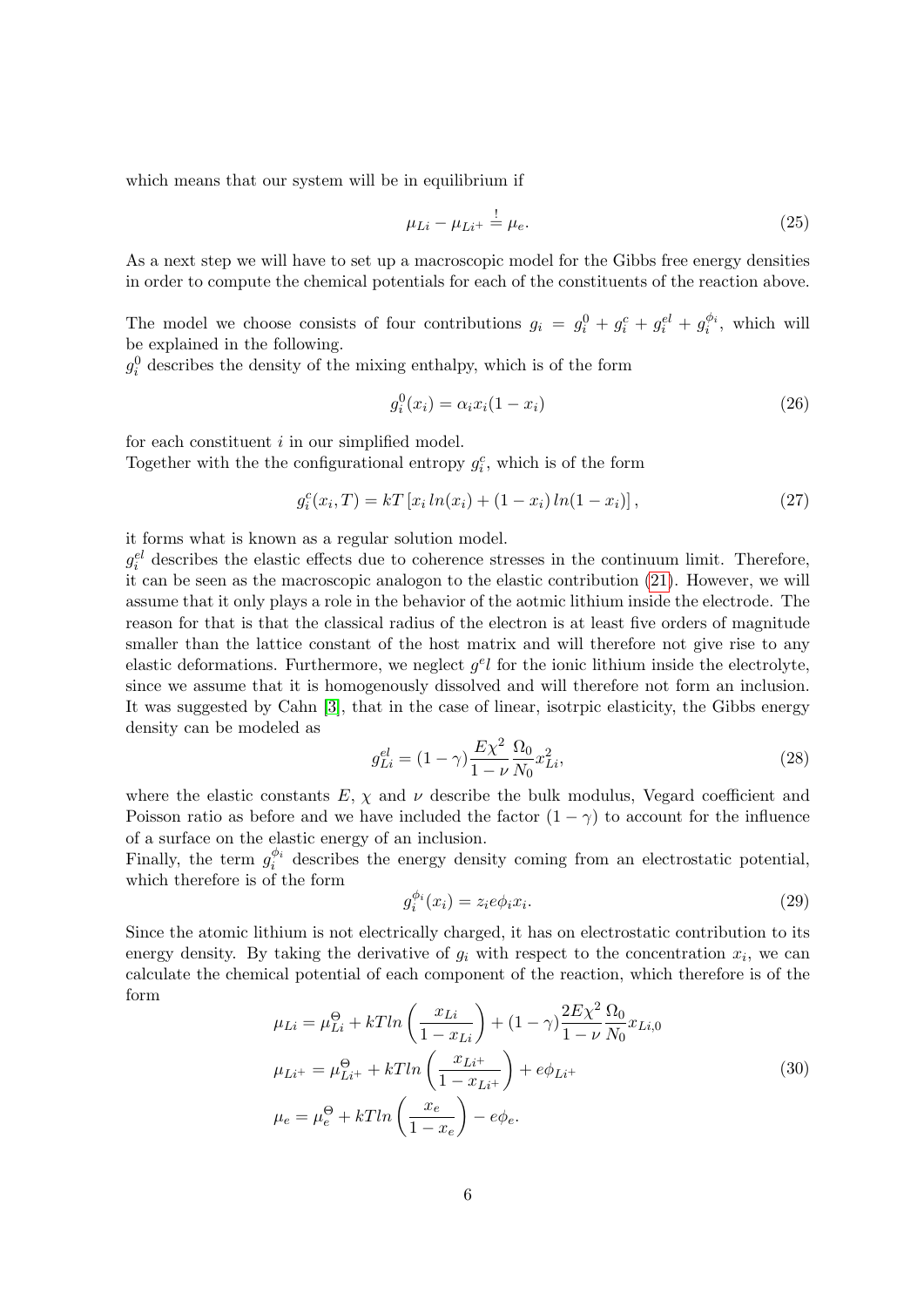Here we have defined  $\mu_i^{\Theta}$  as the so-called 'standard state', and have used  $x_{Li,0}$  as the lithium concentration in equilibrium. Since we want to calculate the maximum shift in the electrostatic potential due to the influence of coherent surface stresses, we will set  $x_{Li,0} = 1$  from now on. By defining

<span id="page-6-1"></span>
$$
a_i = \frac{x_i}{1 - x_i} \tag{31}
$$

as the chemical activity of component  $i$ , the condition for thermodynamic equilibrium [\(25\)](#page-5-0) reads:

$$
\left(\mu_{Li}^{\Theta} - \mu_{Li^+}^{\Theta}\right) + kTln\left(\frac{a_{Li}}{a_{Li^+}}\right) + (1 - \gamma)\frac{2E\chi^2}{1 - \nu}\frac{\Omega_0}{N_0} - e\phi_{Li^+} = \mu_e^{\Theta} + kTln(a_e) - e\phi_e. \tag{32}
$$

After rearranging the terms, we find the Nernst potential  $\Delta \phi = \phi_e - \phi_{Li^+}$  to be

$$
\Delta \phi = \Delta \phi^{\Theta} + \frac{kT}{e} \ln \left( \frac{a_{Li} + a_e}{a_{Li}} \right) - \frac{(1 - \gamma)}{e} \frac{2E \chi^2}{1 - \nu} \frac{\Omega_0}{N_0},\tag{33}
$$

where

$$
\Delta \phi^{\Theta} = \frac{\mu_e^{\Theta} - (\mu_{Li}^{\Theta} - \mu_{Li^+}^{\Theta})}{e}
$$
\n(34)

is the interfacial voltage when all reactants are in their standard states.

Therefore, we see that the consideration of coherent elastic stresses near a surface can decrease the voltage difference up to  $\frac{(1-\gamma)}{e}$  $2E\chi^2$  $\frac{2E\chi^2}{1-\nu}\frac{\Omega_0}{N_0}$  $\frac{\Omega_0}{N_0}$ .

#### <span id="page-6-0"></span>3 Introduction to the model system

We consider a cylindric geometry for our halfcell model, which is representative of classical pouch cells and many other battery systems. The material mix we are interested in first is Al-Li as electrode material and LiPON as electrolyte. Concretely, we consider an electrode which, when fully charged, fully consists of  $\beta$ AlLi, i.e. equal atomic amounts of Al and Li. The model geometry includes only these two layers and an inclusion which forms upon lithiation, see Fig. [1.](#page-8-0) We assume coherency for all interfaces, which depend on the position of the inclusion. Thus, the position of the inclusion with respect to the electrode-electrolyte interface determines the form of the thermodynamic and mechanical equilibrium conditions. If the inclusion forms in the electrode bulk, all interfaces satisfy mechanical equilibirium. Furthermore, the electrode-electrolyte interface satisfies also electrochemical equilibrium, and the electrode-inclusion interface satisfies electrochemical and phase equilbirium. If the inclusion forms at the electrode-electrolyte interface in the electrode phase, the geometry exhibits triple points. The equilibrium conditions again include mechanical equilibrium at all interfaces, and, in this case, the inclusion and the electrolyte also create an interface, resulting in electrochemical equilibrium between inclusion and electrolyte in addition to electrochemical and phase equilbirium between electrode and inclusion and electrochemical equilibrium between electrode and electrolyte.

We begin with the scenario of an inclusion in the electrode bulk. To simplify the formal approach to the charging half cycle, we take advantage of the fact that AlLi electrodes during the discharge half cycle exhibit a stable βAlLi phase down to a delithiation of 40 % [\[4\]](#page-12-3). This allows us to assume identical lattice structures in the bulk matrix of the electrode and the inclusion, where only the reference concentrations of Li in the matrix phase and in the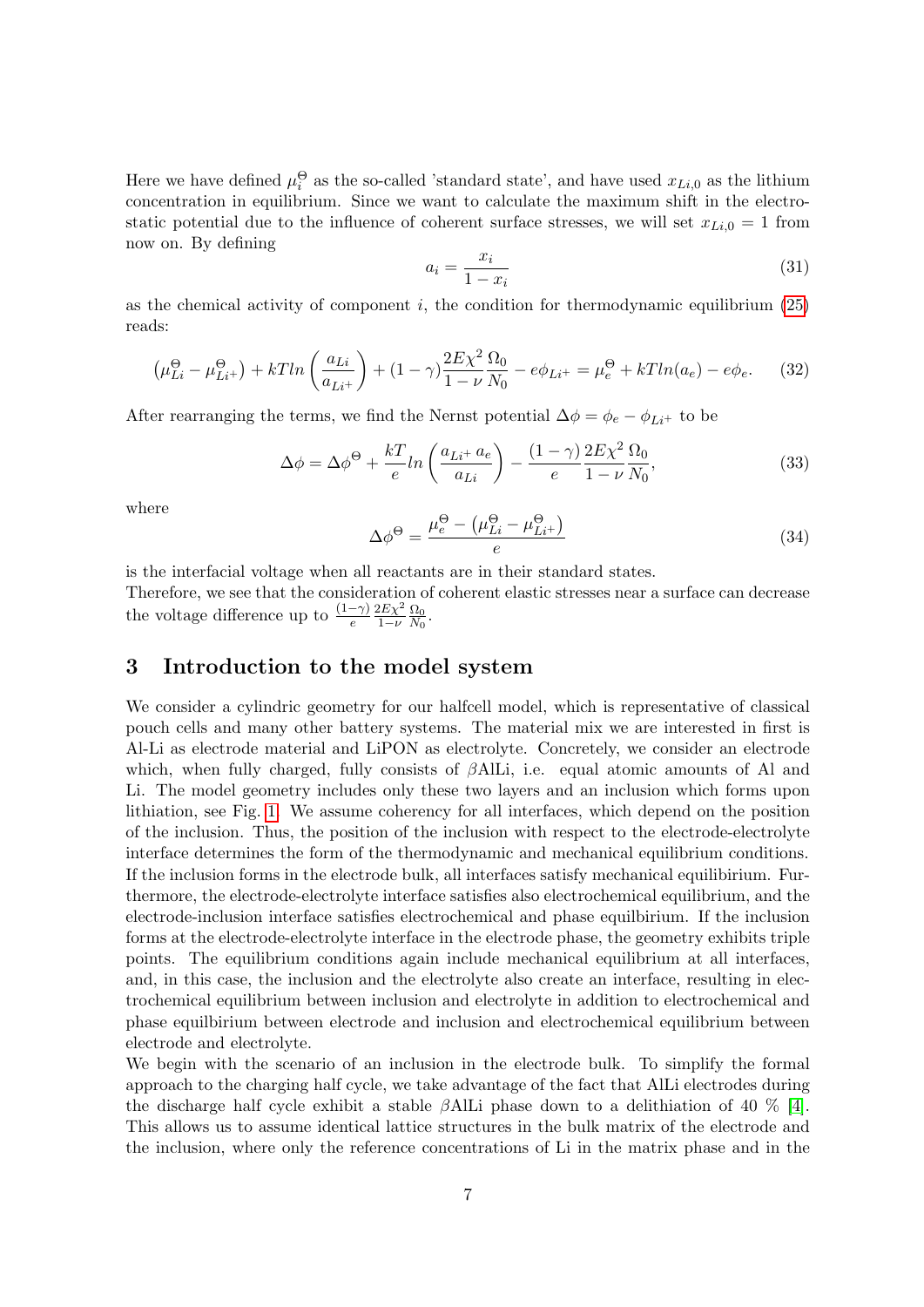inclusion phase differ. During the charge half cycle, the delithiated  $\beta$ AlLi phase is lithiated up to its maximal level, where, in a bulk phase, the ratio of Al atoms and Li atoms equals 1. First we consider the case that in a delithiated region of the electrode an inclusion with Li-saturated stochiometry forms. In this case, there are two sets of equilbirium conditions, one set for the inclusion-electrode interface, and one set for the electrode-electrolyte interface. At the electrode-inclusion interface, we assume that due to the high electronic conductance in the electrode, the electric contribution to the electrochemical and phase equilbirium are negligible. For the remaining elastochemical contributions, we introduce a type of regular solution model which includes the coherency contribution introduced by Cahn [\[3\]](#page-12-2). We only consider the charging half cycle, and the  $\beta$ AlLi phase shows a drastically extended regime of stability down to a delithiation which corresponds to a stochiometry  $Al_1Li_{0.6}$ . This allows us to approximate the matrix and inclusion lattice as identical.

#### 4 Numerical setup

In order to calculate the elastic energy of the electrode-electrolyte system, we calculate the elastic energy density in the system, which, in the case of linear, isotropic elasticity, is of the form

$$
\hat{g}_{el} = G \left[ \epsilon_{i,j} - \chi x_{Li} \right]^2 + \frac{\lambda}{2} \left[ \epsilon_{k,k} - 3\chi x_{Li} \right]^2. \tag{35}
$$

Here,  $G$ ,  $\lambda$  and  $\chi$  are the shear modulus, Lamé coefficient and Vegard coefficient, respectively. The main task there is to calculate the displacement field  $\mathbf{u}(\mathbf{r})$ , which determines the strain tensor via

$$
\epsilon_{i,j} = \frac{1}{2} \left( \nabla \mathbf{u}(\mathbf{r}) + [\nabla \mathbf{u}(\mathbf{r})]^T \right)_{ij}.
$$
 (36)

 $u(r)$  itself is calculated by solving the system of linear elastic equations

<span id="page-7-0"></span>
$$
\frac{\partial \sigma_{i,j}}{\partial x_j} = 0,\t\t(37)
$$

with the stress tensor

$$
\sigma_{i,j} = 2G \left[ \epsilon_{i,j} - \delta_{i,j} \chi x_{Li} \right] + \lambda \delta_{i,j} \left[ \epsilon_{k,k} - 3 \chi x_{Li} \right]. \tag{38}
$$

By making use of the cylindrical symmetry of the electrode mentioned in chapter [3,](#page-6-0) we can effectively reduce the problem to a two dimensional setup by demanding that the inclusion which we will assume to be spherical - will form around the symmetry axis of the subvolume under consideration.

Therefore, in order to solve [\(37\)](#page-7-0), we use the open-source finite element package 'FreeFEM'. Here, we load a rectangular geometry, as shown in figure [1](#page-8-0) and account for the different materials in the system by setting the elastic constants at a given position accornding to the present material.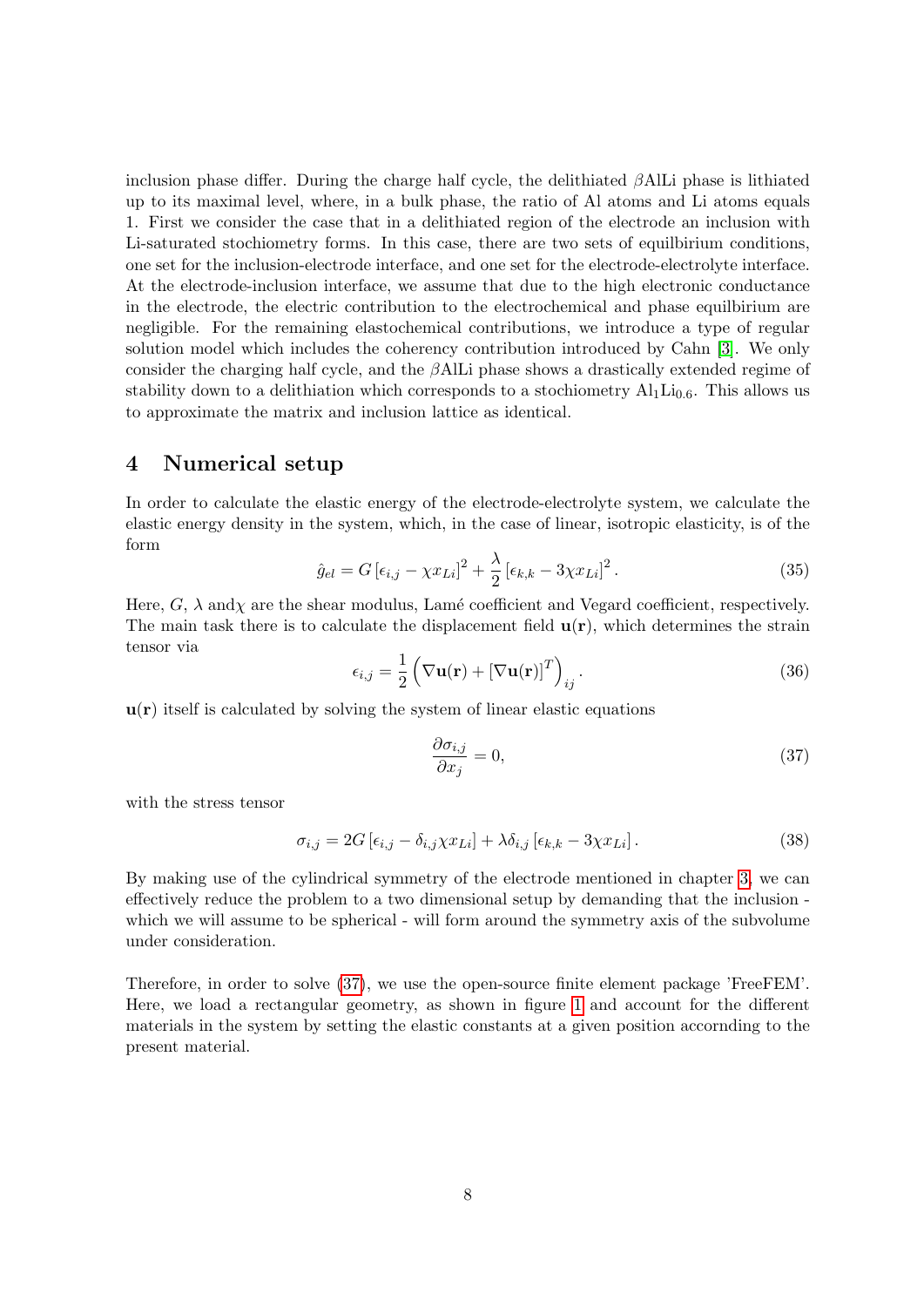

<span id="page-8-0"></span>Figure 1: Simulation volume; grey:  $AlLi$ -phase; blue:  $Al_2O_3$  or  $LiPON$ ; at  $z = 0$ : free surface

Furthermore, in order to investigate the formation of a highly lithiated inclusion into a lithiumfree region, we set the lithium concentration inside the inlcusion to 1 and 0 anywhere else. As boundary conditions we use a rigid surface on the left boundary of the cylinder, as the rotational axis should not undergo any displacement. Furthermore, since we ensure that the cylinder is sufficiently large to approximate the volume as infinitely extended, we choose the upper and right boundary to be free surfaces. For the bottom surface we choose natural boundary conditions as well, as this represents the limit of a crack in the material appearing at the simulation boundary. However, we have to ensure that the distance of the free surface to the electrody-electrolyte interface is large enough to not have any influence on the inclusion formation near this area.

#### 5 Discussion

As was shown in [\[5\]](#page-12-4) and [\[4\]](#page-12-3), there is a great influence of elastic effects on the thermodynamic behaviour of aluminum-lithium electrodes. Here it was shown in [\[5\]](#page-12-4) that during the first charging cycle of an aluminum electrode, there appear elastic deformations that correspond to a voltage change of approximately 0.67 V, using a non-coherent model.

Furthermore it was shown in [\[4\]](#page-12-3) that the  $\beta AllL$  after charging is stable up to delithiation depths of approximately 40%. However it should be noted that after the first charge-discharge cycle the electrode is expected to have a heterogenous lithium distribution throughout the system due to the formation of cracks and the existence of defects in the electrode material. Therefore, we will consider the formation of a highly lithiated, spherical inclusion inside a completely delithiated region of the  $Alli$  structure in the presence of a surface either made out of LiPON or  $Al_2O_3$ . Since  $\beta AlLi$  is an fcc lattice, the number of host atoms inside a unit cell is  $N_0 = 4$  and the unit cell volume is given by  $\Omega_0 = a_{ALLi}^3 = 255.81 \AA^3[6]$  $\Omega_0 = a_{ALLi}^3 = 255.81 \AA^3[6]$ , where  $a_{ALLi}$  is the lattice parameter of AlLi.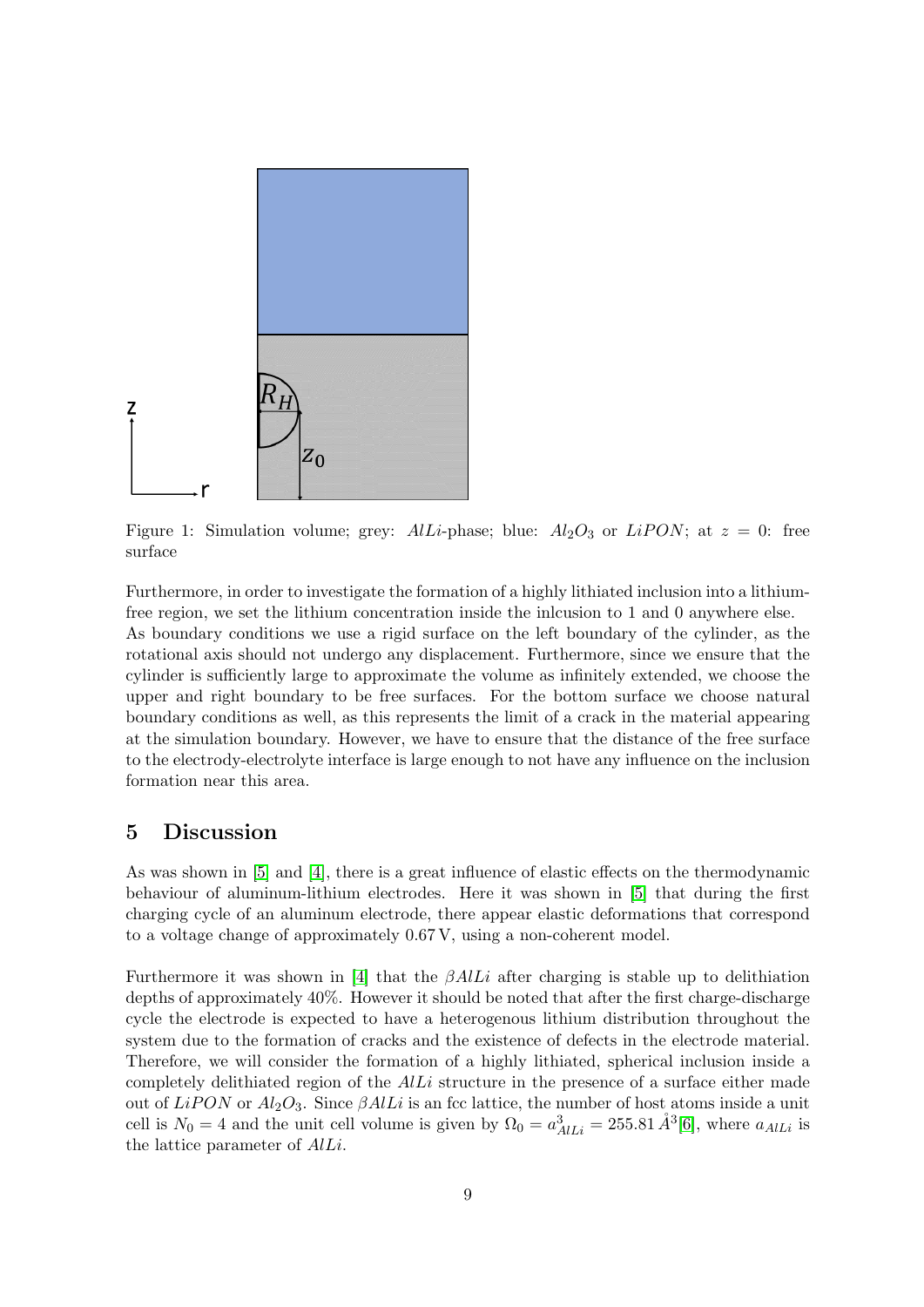By comparing the Young's modulus, Poisson ratio and Vegard coefficient of AlLi, LiPON and  $Al_2O_3$  in table [1](#page-9-0) we hypothesisze that forming an inclusion close to the interface will be energetically unfavourable to the formation inside the bulk in the case of an interface between AlLi and  $Al_2O_3$ , due to the more than four times larger Young's modulus of  $Al_2O_3$  compared to AlLi or LiPON.

| Material        | AlLi      | LiPON     | $Al_2O_3$      |
|-----------------|-----------|-----------|----------------|
| $E[\text{GPa}]$ | 75.7      | 77        | 340            |
|                 | 0.24      | 0.25      | $\approx 0.25$ |
|                 | $-0.0783$ | $-0.0796$ | $-0.3517$      |

<span id="page-9-0"></span>Table 1: Material parameters; Source: [\[7\]](#page-12-6), [\[6\]](#page-12-5), [\[8\]](#page-12-7);  $\chi$  is approximated via  $\chi_2 \approx \chi_1 \frac{E_2}{E_1}$  $E_1$ 

This is indeed confirmed when inspecting figure [2.](#page-9-1)



<span id="page-9-1"></span>Figure 2: Ratio of elastic to bulk-elastic energy

Here we can see that the formation energy of an inclusion close to  $Al_2O_3$  is almost 1.1 times the amount of energy required for the formation of an inclusion inside the  $AlLi$  bulk. On the other hand, forming an inclusion close to the  $AlLi - LiPON$  interface requires almost the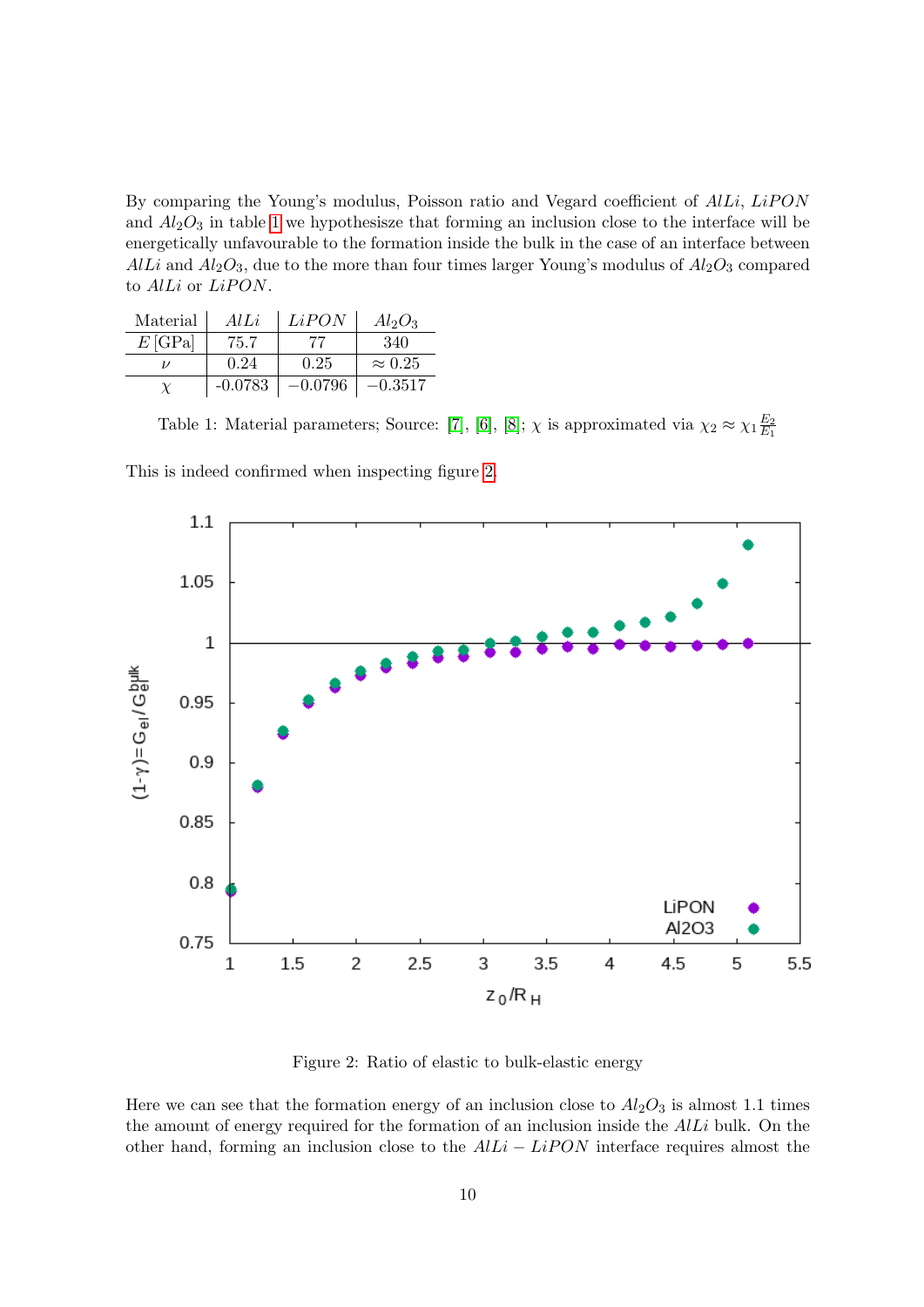same amount of energy as forming an inclusion inside the electrode bulk.

Using the results from figure [2](#page-9-1) in order to calculate the solubility limit from equation  $(22)$ , we obtain the curves depicted in figure [3](#page-10-0) for  $T = 293K$ :



<span id="page-10-0"></span>Figure 3: Solubility limit for  $T = 293K$  for interface with  $LiPON$  and  $Al_2O_3$ 

Here we see that the solubility limit is greatly decreased if the inclusion forms close to the free surface, whereas in the case of a formation close to the  $AlLi - Al<sub>2</sub>O<sub>3</sub>$  interface one can incorporate almost 2.5 times the amount of lithium into the electrode until the formation of a precipitate starts at room temperature.

When inserting the results from figure [2](#page-9-1) together with the elastic constants of AlLi that were used before into equation [\(33\)](#page-6-1), we can see that in the case of the  $Al_2O_3$  interface, the contribution due to coherent deformations can change the interface voltage even in the case of lattice stability at  $x_{Li,0} = 0.6$  by an amount between 0.25 V and 0.35 V, depending whether the inclusion is forming close to the free surface or the  $AlLi - Al<sub>2</sub>O<sub>3</sub>$  interface.

All these results lead us to the conclusion that, although it was claimed in [\[9\]](#page-12-8) that kinetic effects were dominant in the charge and discharge process of aluminum electrodes, the influence of thermodynamic effects can indeed play an important rule in the lithiation behaviour.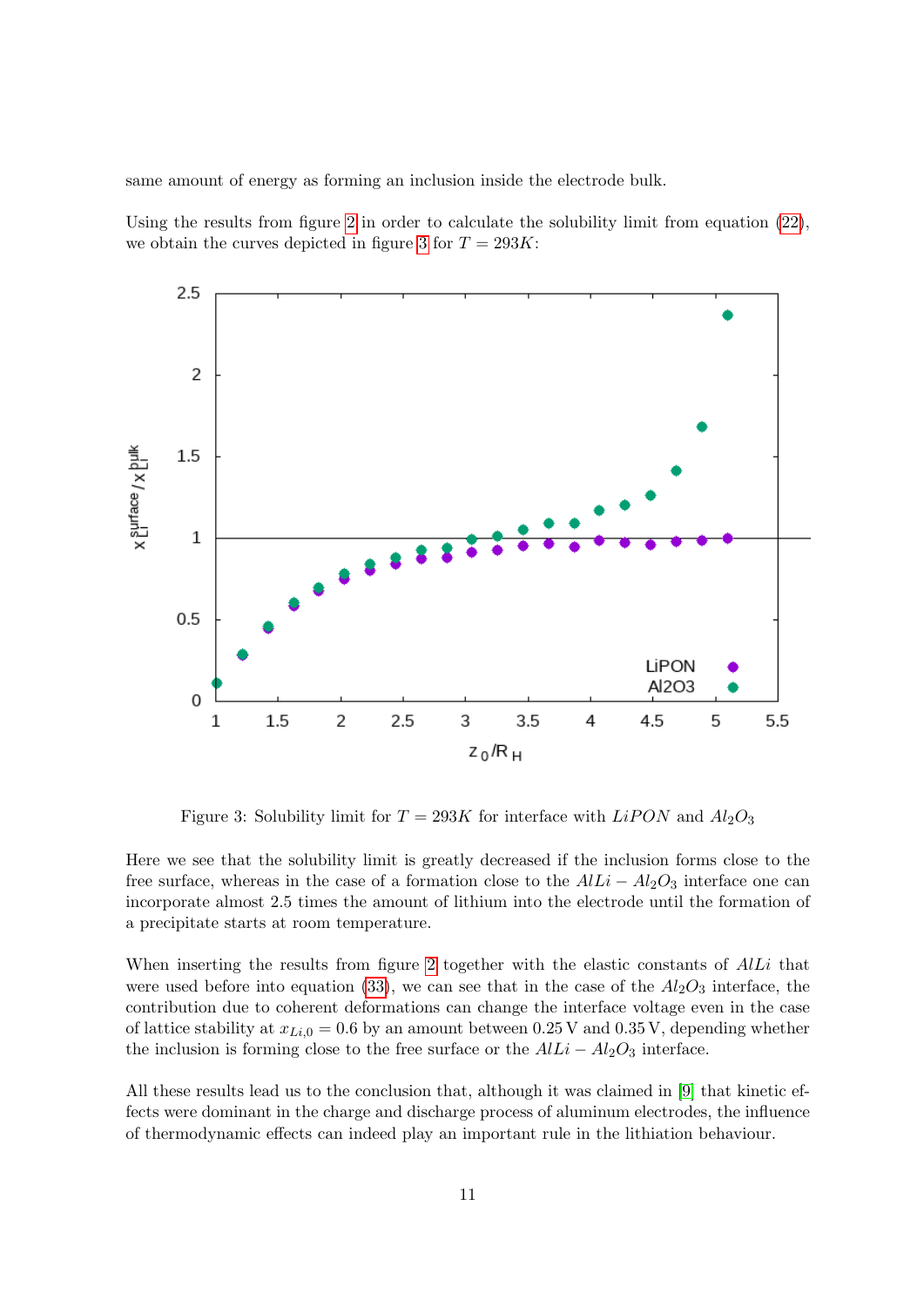#### 6 Summary

In this project we considered the influence of coherent elastic stresses on the lithiation behaviour of aluminum electrodes. In order to do so, we first introduced an analytical model for the conditions of phase coexistence inthermodynamic equilibrium when considering the effects of elastic coherent stresses that arise due to the formation of highly lithiated precipitates inside the electrode material. After this, we derived an approximate equation for the solubility of such systems in the limit of low temperatures and low concentrations. Futhermore we derived a simple model for the interface voltage between electrode and electrolyte that takes into account the influence of elastic coherent deformations as well. In both cases, we took special interest in the influence of interface boundaries on the formation of the precipitates, where we found that the solubility limit can be increased by almost a factor of 2.5 if the inclusion manifests close to an interface between  $AlLi$  and  $Al_2O_3$ . Furthermore, we found that elastic effects have the potential to play a major role in determining the interface voltage required for the charging process of an aluminum electrode, which leads us to the conclusion that, despite the claim of [\[9\]](#page-12-8) that the lithiation and delithiation process in aluminum electrodes is dominated by kinetic effects, the influence of thermodynamic processes shoudl not be discarded.